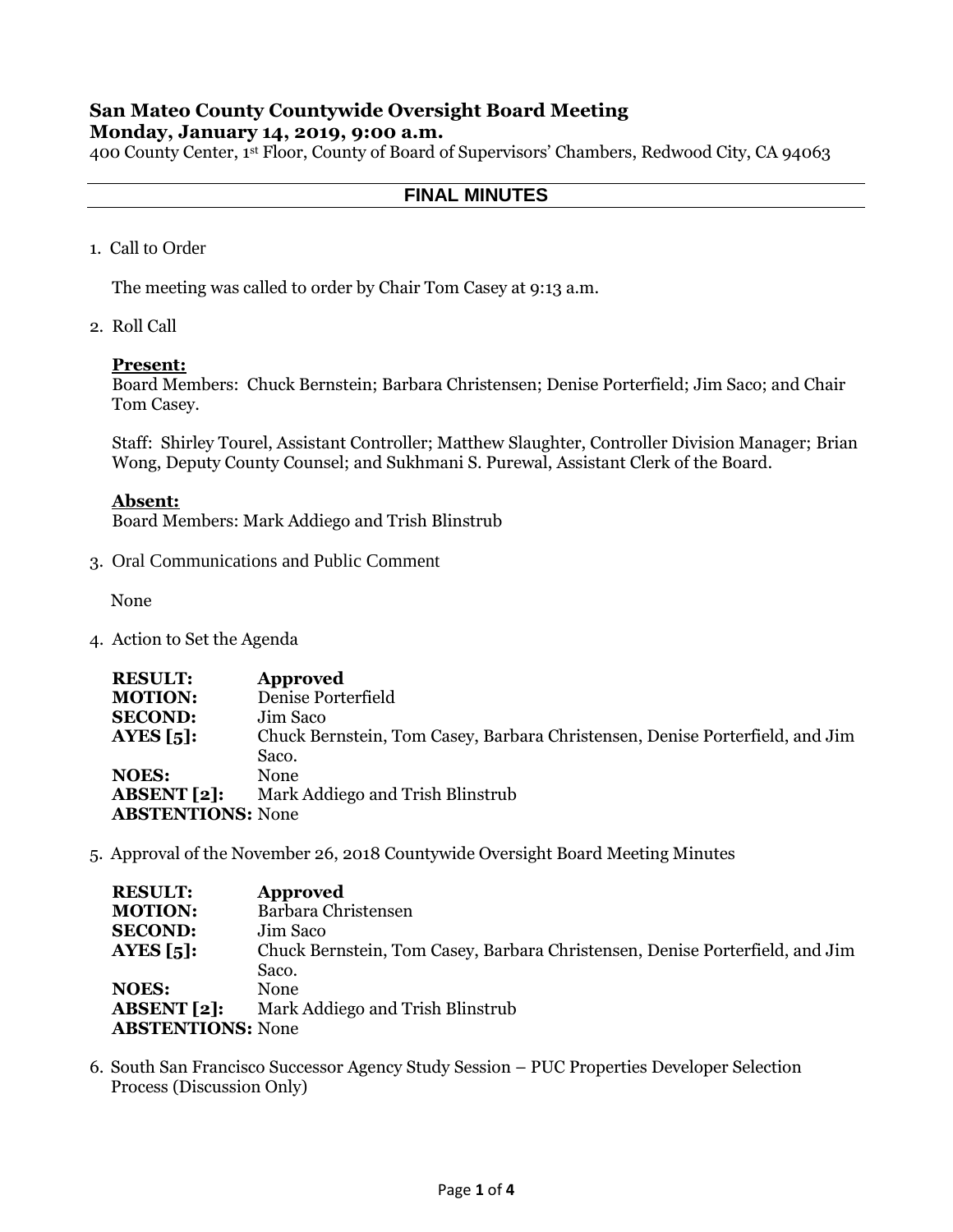## **Speakers:**

Alex Greenwood, Director of Economic & Community Development, City of South San Francisco Mike Futrell, City Manager, City of South San Francisco Brian Wong, Deputy County Counsel

7. Closed Session

## **Conference with Legal Counsel - Anticipated Litigation**

Significant exposure to litigation pursuant to subdivision (d)(2) of Gov't Code Section 54956.9 One Case

The Board adjourned to Closed Session at 9:47 a.m. to discuss the above closed session item.

The Board returned to open session at 10:18 a.m. with no further action to report out by Brian Wong, Deputy County Counsel.

8. Adopt Resolutions Approving the Annual Recognized Obligation Payment Schedule (ROPS 19-20) and FY 2019-20 Administrative Budget of the South San Francisco Successor Agency

## **Speakers:**

Shirley Tourel, Assistant Controller Suzy Kim, Associate at RSG and Successor Agency's Consultant Steve Mattas, Assistant City Attorney, City of South San Francisco David Blackwell, Allen Matkins Leck Gamble Mallory & Natsis LLP

| <b>RESULT:</b>           | <b>Approved (Resolution No. 2019-01)</b>                                     |
|--------------------------|------------------------------------------------------------------------------|
| <b>MOTION:</b>           | Jim Saco                                                                     |
| <b>SECOND:</b>           | Barbara Christensen                                                          |
| AYES $\lceil 5 \rceil$ : | Chuck Bernstein, Tom Casey, Barbara Christensen, Denise Porterfield, and Jim |
|                          | Saco.                                                                        |
| <b>NOES:</b>             | <b>None</b>                                                                  |
| ABSENT[2]:               | Mark Addiego and Trish Blinstrub                                             |
| <b>ABSTENTIONS: None</b> |                                                                              |

9. Adopt Resolutions Approving the Annual Recognized Obligation Payment Schedule (ROPS 19-20) and FY 2019-20 Administrative Budget of the Pacifica Successor Agency

#### **Speakers:**

Lorenzo Hines, Assistant City Manager, City of Pacifica Shirley Tourel, Assistant Controller Brenda Olwin, Finance Director, City of East Palo Alto

*The Board agreed to continue this item to the next Oversight Board Meeting on January 28, 2019, for further discussion.*

10. Adopt Resolutions Approving the Annual Recognized Obligation Payment Schedule (ROPS 19-20) and FY 2019-20 Administrative Budget of the Foster City Successor Agency

## **Speakers:**

Edmund Suen, Financial Services Director, City of Foster City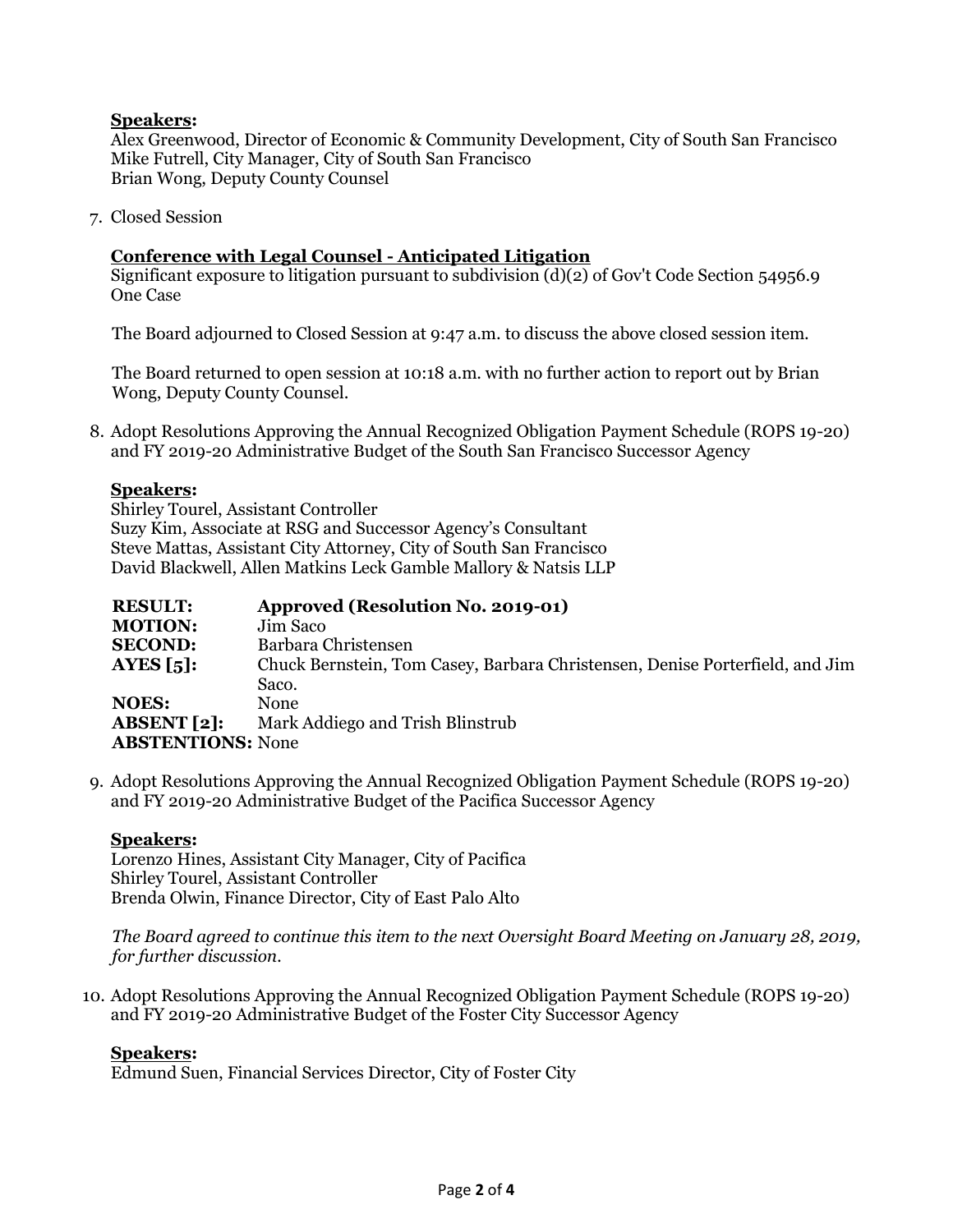| <b>RESULT:</b>           | Approved (Resolution No. 2019-02)                                            |
|--------------------------|------------------------------------------------------------------------------|
| <b>MOTION:</b>           | Jim Saco                                                                     |
| <b>SECOND:</b>           | Chuck Bernstein                                                              |
| AYES $\lceil 5 \rceil$ : | Chuck Bernstein, Tom Casey, Barbara Christensen, Denise Porterfield, and Jim |
|                          | Saco.                                                                        |
| <b>NOES:</b>             | None                                                                         |
| ABSENT[2]:               | Mark Addiego and Trish Blinstrub                                             |
| <b>ABSTENTIONS:</b> None |                                                                              |

11.Adopt Resolutions Approving the Annual Recognized Obligation Payment Schedule (ROPS 19-20) and FY 2019-20 Administrative Budget of the East Palo Alto Successor Agency

## **Speakers:**

Brenda Olwin, Finance Director, City of East Palo Alto

*The Board agreed to continue this item to the next Oversight Board Meeting on January 28, 2019, for further discussion.*

12. Adopt Resolutions Approving the Annual Recognized Obligation Payment Schedule (ROPS 19-20) and FY 2019-20 Administrative Budget of the San Bruno Successor Agency

#### **Speakers:**

Keith DeMartini, Finance Director, City of San Bruno Matt Slaughter, Controller Division Manager

*The Board agreed to continue this item to the next Oversight Board Meeting on January 28, 2019, for further discussion.*

13. Adopt Resolutions Approving the Annual Recognized Obligation Payment Schedule (ROPS 19-20) and FY 2019-20 Administrative Budget of the San Carlos Successor Agency

#### **Speakers:**

Suzy Kim, Associate at RSG and Successor Agency's Consultant

| <b>RESULT:</b>           | Approved (Resolution No. 2019-03)                                            |
|--------------------------|------------------------------------------------------------------------------|
| <b>MOTION:</b>           | Jim Saco                                                                     |
| <b>SECOND:</b>           | Barbara Christensen                                                          |
| AYES $\lceil 5 \rceil$ : | Chuck Bernstein, Tom Casey, Barbara Christensen, Denise Porterfield, and Jim |
|                          | Saco.                                                                        |
| <b>NOES:</b>             | <b>None</b>                                                                  |
| <b>ABSENT</b> [2]:       | Mark Addiego and Trish Blinstrub                                             |
| <b>ABSTENTIONS: None</b> |                                                                              |

14. Adopt Resolutions Approving the Annual Recognized Obligation Payment Schedule (ROPS 19-20) and FY 2019-20 Administrative Budget of the Redwood City Successor Agency

## **Speakers:**

Derek Rampone, Financial Services Manager, City of Redwood City Carolyne Kerans, Senior Accountant, City of Redwood City Matt Slaughter, Controller Division Manager

*The Board agreed to continue this item to the next Oversight Board Meeting on January 28, 2019, for further discussion.*